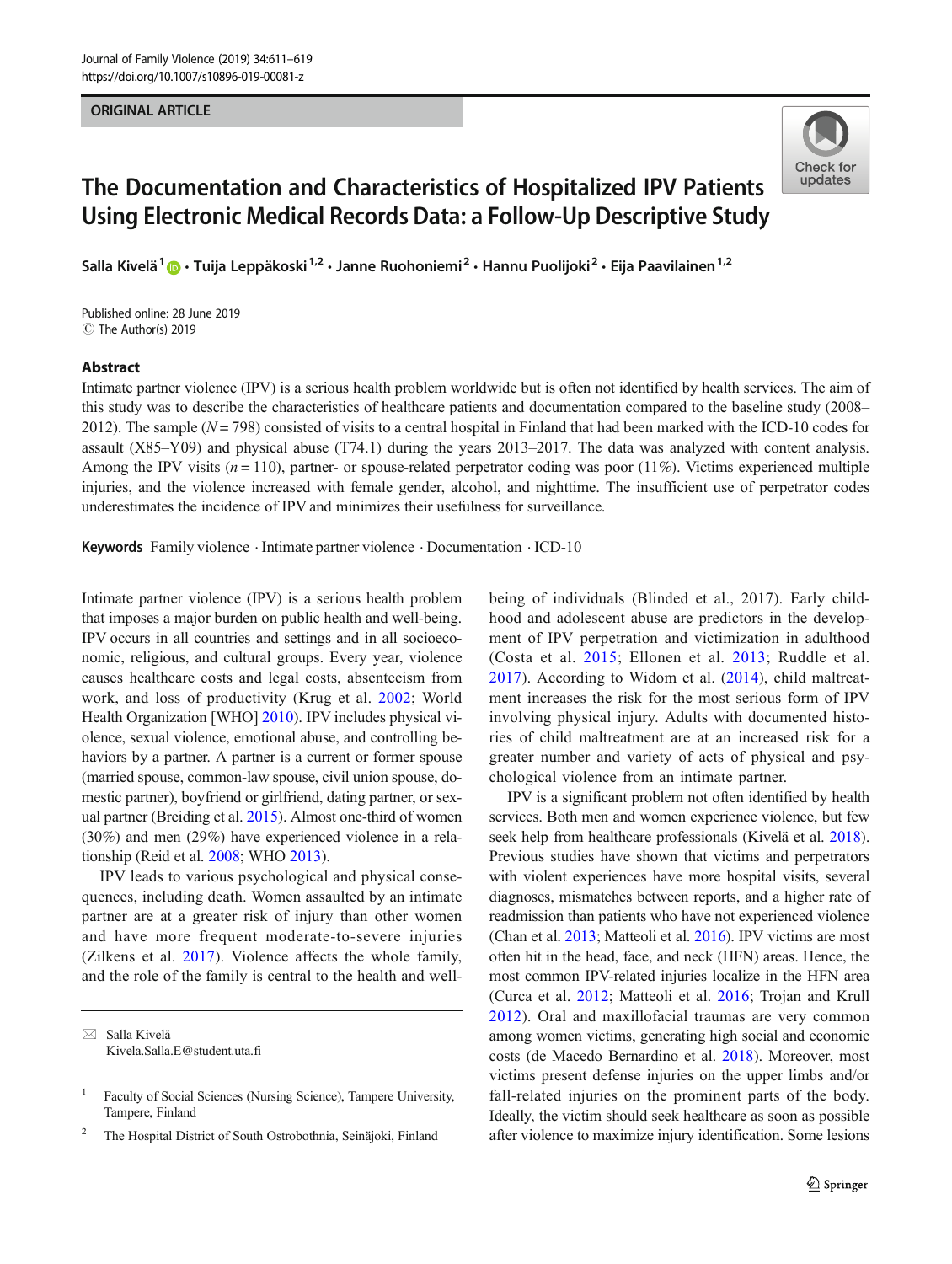fade or disappear after only a few days, decreasing characterization and dating accuracy (Curca et al. [2012](#page-7-0)).

Healthcare professionals have a vital role in both identifying and providing IPV victims with the necessary treatment, support, and care. Health services must be places where patients feel safe and are treated with respect and without stigmatization (McCauley et al. [2017.](#page-7-0)) According to Leppäkoski et al. ([2014\)](#page-7-0), approximately one-third of healthcare professionals had met or treated a patient who had experienced violence on at least one occasion. However, screenings for IPV vary, and very few emergency departments have procedures to identify victims. A lack of general preparedness, can lead to many patients not receiving appropriate care or treatment. The needed preparedness includes regulatory documents, written routines, organized education for personnel, delegation of specific responsibilities to staff, and information about continued support and care (Linnarsson et al. [2013](#page-7-0)).

## ICD-10 Coding in Healthcare

The International classification of diseases (ICD) is one of the oldest and most important classifications in healthcare. It is used as a coding system in medical databases for any injury or disease. ICD-10 codes are used for statistical purposes, and they can have enormous financial importance because they are used to determine how to allocate resources (WHO [2018](#page-8-0)). Intentional injuries require codes for both the essential and the external cause of injury. Most often, the essential codes are from "Chapter XIX: Injury, poisoning and certain other consequences of external causes" (S00–T98). This chapter uses the "S" section to code different types of injuries related to single body regions and the "T" section to cover injuries to multiple or unspecified body regions (WHO [2016\)](#page-8-0).

The codes for external cause of injury are from "Chapter XX: External causes of morbidity and mortality" (V01–Y98). These codes are secondary codes used to provide additional information about the cause of an injury. The codes for external cause of injury include the injury mechanism and the identification of the perpetrator's relationship to the assault victim. Perpetrator codes can be added when the code for the first external cause is from the range of interpersonal violence (assault) codes X85–Y09 (WHO [2016\)](#page-8-0).

Unfortunately, the identification and documentation of IPV is still difficult and variable in healthcare. The documentation of injuries, evidence collection, and reports are not always consistently high quality. Assessment by healthcare professionals in forensic documentation and interpretation of injuries can result in a number of benefits for victims, including an increase in positive court outcomes, such as successful prosecution. (Nittis et al. [2013.](#page-7-0)) According to previous studies, patients' denial of violence, the inconsistency between patients' stories and their physical examinations, and lack of

time and resources are the main barriers in identifying violence (Bradbury-Jones et al. [2014](#page-6-0); Leppäkoski et al. [2014;](#page-7-0) McCauley et al. [2017\)](#page-7-0). Professionals need the knowledge and skills for identifying and responding appropriately to disclosures of IPV, which requires a commitment and multidisciplinary collaboration (Leppäkoski et al. [2015\)](#page-7-0).

Research evidence exists regarding the outcomes of IPV, as well as healthcare workers' important position in helping victims or perpetrators (García-Moreno et al. [2005](#page-7-0)). However, healthcare workers often have stereotypical beliefs about patients who experience IPV. Further training is needed to identify violence and gain knowledge about the dynamics of IPV (Ben Natan et al. [2012;](#page-6-0) Koistinen and Holma [2015](#page-7-0); Leppäkoski et al. [2010](#page-7-0)). Overall, there is a great need to identify victims of violence and document the care provided in IPV cases. The ICD-10 coding can help victims, healthcare professionals, and researchers in the detection, treatment, and prevention of IPV (Kivelä et al. [2016\)](#page-7-0). Training and intervention can lead to the implementation of new policies and procedures, increased IPV screening, and increased documentation (Ambuel et al. [2013](#page-6-0)).

# The Current Study

The aim of this follow-up, descriptive case study was to describe the documentation of hospitalized IPV victims and to assess whether the use of perpetrator codes improved from 2013 to 2017 compared to 2008–2012 (the baseline study). In addition, the characteristics of IPV and given care were assessed. IPV-related visits were defined from the hospital database and electronical medical records using ICD-10 coding.

# Methods

This follow-up descriptive study was carried out using a Finnish central hospital's database and electronical medical records. The study was conducted to describe the documentation of IPV patients during the five-year period from January 1, 2013, to December 31, 2017. The baseline data were collected from the same hospital from 2008 to 2012 (Blinded et al. 2016). Research permit standards were carefully followed to conduct this research. The study was approved by the medical director of the hospital district (n  $\S$  175). Permissions from the hospital's ethical committee and the National Institute for Health and Welfare were not necessary because the data consisted only of one health care district's hospital database and because the patients were not contacted (Ministry of Social Affairs and Health [2012;](#page-7-0) Tays [2017\)](#page-7-0). All the data were handled confidentially, and the participants' anonymity was ensured.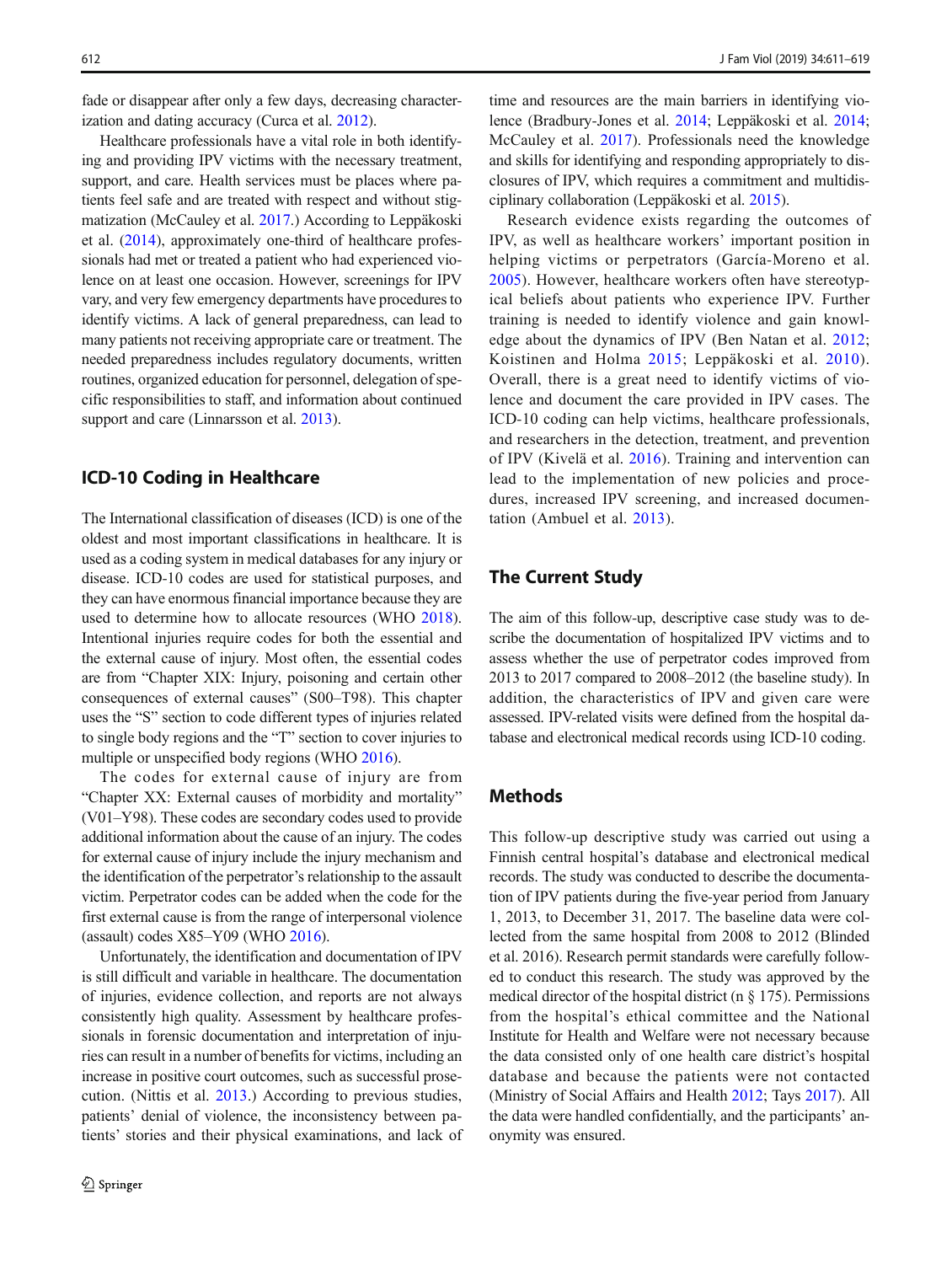First, the perpetrator codes for assaults (X85–Y09) were obtained from the hospital database, which uses the Finnish clinical modification of the ICD-10 (ICD-10-CM). Perpetrator codes are part of the secondary codes and can be used in interpersonal violence cases. In the U.S. version, code Y07 designates the perpetrator's relationship in an assault, whereas Y07.0 designates "spouse or partner, perpetrator of assault" (WHO [2016\)](#page-8-0). The Finnish version differs, and Y07 does not designate the perpetrator, but the additional fourth and fifth character of the three-character assault codes (X85–Y09) does (National Institute for Health and Welfare [2011\)](#page-7-0). After tracking the perpetrator codes, the three-character assault codes (X85–Y09) and the physical abuse code (T74.1) were added because the perpetrator codes might represent only the most obvious and most serious cases of IPV. The selection criteria was being 18 or older. This study excluded the code for "other forms of maltreatment" (Y07).

The sample  $(N = 798)$  consisted of hospital visits marked with the selected ICD-10 codes found from total visits of the hospital database for all causes ( $n = 2,309,538$ ). To assess the characteristics of the victims, violence, and given care, the patients' electronical medical records for IPV visits were reviewed. Based on the content and information in the medical records, the violence was classified as related to or not related to a partner/ex-partner or spouse/ex-spouse  $(n = 110)$ .

Data analysis was performed with qualitative methods using deductive content analysis. This method allows for versatile phenomena to be described in a conceptual form. In addition, it is possible to simultaneously analyze data qualitatively and quantify the data using this method. Deductive content analysis was used to systematically search for the characteristics of the victims (age, sex, relation, length of hospital visit), the perpetrators, the acts of violence, the injuries, and the given care. Contents of the medical records were analyzed by breaking the text up into conceptual parts. These parts were then classified, coded, counted, and finally categorized to describe the data (Wilson [2011](#page-8-0)). Content analysis was selected for this study because it can handle large volumes of textual data from different sources and provide evidence, particularly for sensitive topics such as IPV. Moreover, the method is commonly used in different fields such as nursing studies and social sciences (Elo and Kyngäs [2008;](#page-7-0) Wilson [2011](#page-8-0)).

# **Results**

# Documentation of Violence

The sample consisted of 798 visits from 2012 to 2017, as presented in Table [1](#page-3-0). Of these, 423 visits (53%) included a code for external cause of injury (X85–Y09), and 375 visits (47%) included the physical abuse code (T74.1). The number of IPV visits increased each year. The most common code for external cause of injury was "assault by bodily force" (Y04; 21%). Overall, the number of hospital visits increased from the baseline study.

#### The Prevalence of IPV among Hospital Patients

Of the 798 IPV visits, 12 patients (1.5%) had the spouse or partner perpetrator code. The number of perpetrator codes had decreased from the baseline study, presented in Table [2.](#page-3-0) The most reported type of spouse/partner-related violence was "assault by bodily force" (Y04.0) during both study periods. The least reported types were "assault by rifle, shotgun and larger firearm discharge" and "assault by blunt object."

As presented in Table [3,](#page-4-0) analysis of the essential physical abuse code T74.1 revealed various perpetrators of violence and that the overall number of these visits increased during the ten-year period (2008–2017). Over half of all visits (59%) had a person unknown to the victim as the perpetrator or no information concerning the perpetrator. However, a fifth of patients (21%) experienced violence caused by an ex-partner or spouse, and a fourth of visits (24%) with the code T74.1 were partner- or spouse-related.

In total, 110 visits (13%) were caused by IPV. These visits involved 92 victims, but only 12 of their medical records (13%) included a perpetrator code. Hence, 80 of the patients' medical records were missing a perpetrator code. Of these missing codes, 10 patients had only a three-character external cause of injury code (X85–Y09), and 70 patients had only the essential T74.1 physical violence code. Originally, the T74.1 code consisted of 88 visits, but six were repeat patients who had both the T74.1 code and a perpetrator code from the complimentary codes X85–Y09. In addition, 12 visits were follow-up visits after the first hospital visits. On the whole, 92 patients experienced spouse- or partner-related injury.

## Characteristics of the Victims and Circumstances of the Violence

In total, 92 patients experienced IPV. Most patients were identified from emergency department visits. The characteristics of the patients are presented in Table [4](#page-4-0). The majority of the patients (93%) were women, and of all of the patients, more than half (52%) were 30 to 59 years old. The ages ranged from 18 to 70 years old.

Most of the perpetrators were husbands or boyfriends (78%). One out of ten (10%) were an ex-partner or spouse. Both men and women patients required hospital care, and 90% of the visits were during the evening or nighttime. A large proportion of patients (57%) had missing location information. Every third (33%) patient experienced violence at home, and the other locations included apartments, bars or restaurants, public places, and a car. Five patients were pregnant during the acts of violence. More than half (58%) had used alcohol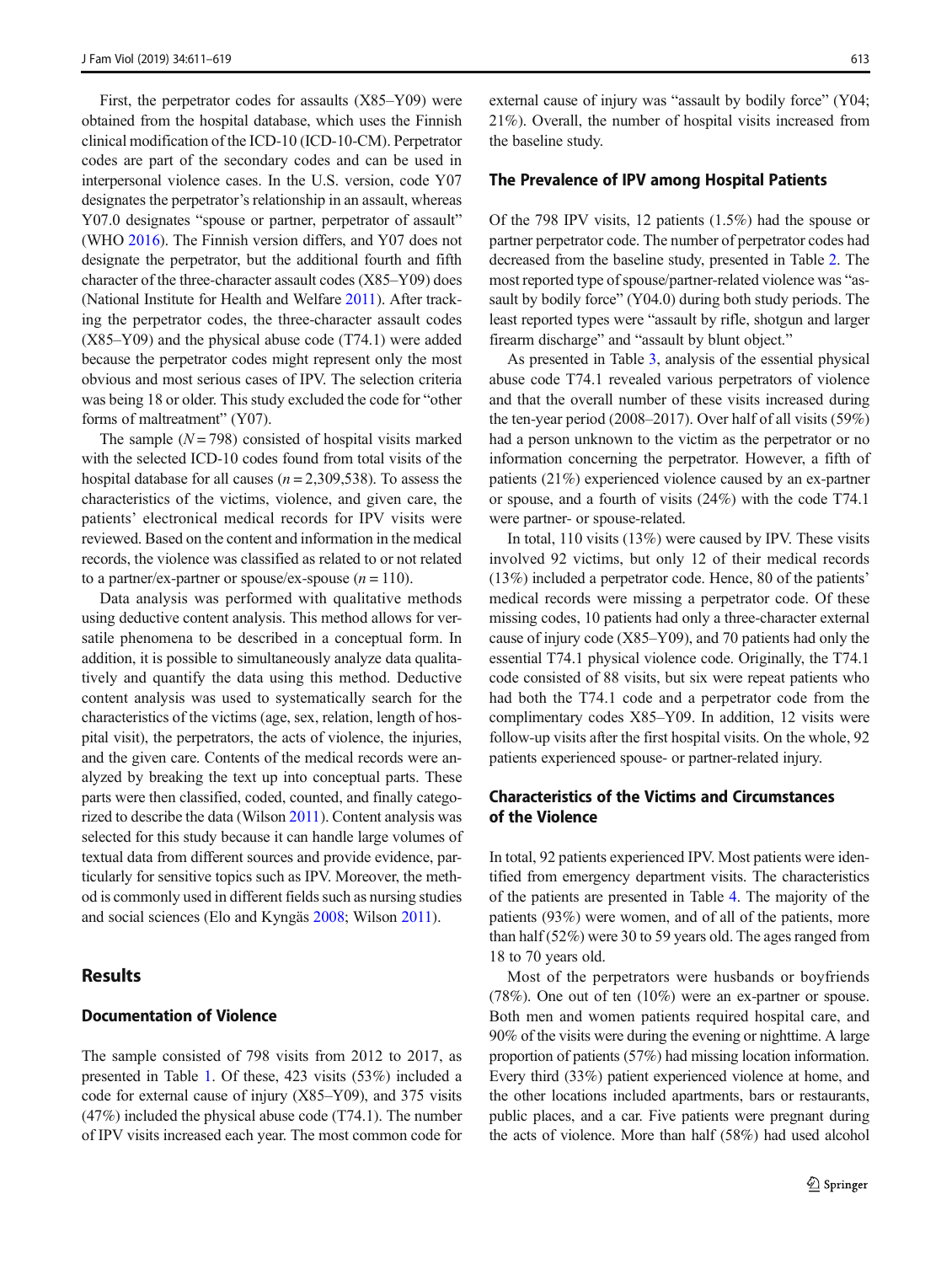| 2013 | 2014 | 2015           | 2016           | 2017 | $\mathbf n$ | $\%$ |
|------|------|----------------|----------------|------|-------------|------|
|      |      |                | 15             | 11   | 33          |      |
|      |      |                | 4              |      |             |      |
|      |      |                |                |      |             |      |
| 3    | 3    |                | 11             | 6    | 23          | 3    |
| 10   | 10   | 8              | 20             | 15   | 63          | 8    |
| 2    | 11   |                | $\overline{2}$ |      | 23          |      |
| 28   | 28   | 51             | 30             | 35   | 172         | 22   |
| 4    | 3    | 3              |                | 2    | 12          |      |
| 3    | 6    | 4              | 5              | 10   | 28          | 3    |
| 8    | 2    | $\overline{7}$ | 21             | 23   | 61          | 8    |
| 38   | 51   | 86             | 78             | 122  | 375         | 47   |
| 98   | 115  | 167            | 186            | 232  | 798         | 100  |
|      |      |                |                |      |             |      |

## <span id="page-3-0"></span>Table 1 Diagnostic codes X85–Y09 and T74.1, 2013–2017

before the violence. The perpetrator was said to have used alcohol in 17% of the medical records. One-fourth (24%) of the patients mentioned previous violence in their relationships. Of all the patients, more than half (66%) had two or more diagnostic codes during the hospital visit. The number of diagnostic codes per patient varied from one to seven.

## Characteristics of the Violence and Given Care

Various acts of violence were used, and more than half (59%) of the perpetrators had used more than one act, causing several injuries (82%). The characteristics of violence and given care are presented in Table [5](#page-5-0).

The most common acts were hitting the head or face (36%), throwing or flinging (30%), strangulation (29%), hitting an object to head (15%), and whacking a head against something (13%). Most of the wounds and injuries were contusions in the body (38%) and in the head or face (37%). Almost a third of the patients (30%) had bodily pain. Ten fractures were reported and occurred in the eye socket, clavicle, hand, finger, tibia, and ankle.

More than half of the patients (70%) had their vitals measured, and almost half (46%) had some radiological examinations done during the visit. Pain medication was given to 41% of patients. Pictures were taken of the wounds and injuries in 41% of patients. In addition, police had taken pictures from five patients, and two patients had refused to be photographed. Overall, 45 patients' injuries (49%) were photographed or offered the possibility. Child welfare reports were completed for six patients.

Of the 92 patients, 12 (13%) stayed in the hospital more than one day, and one was transferred to safe house. Lengths of stay were calculated from the number of full and partial days a patient was in the hospital. Cases in which patients were admitted and discharged from the hospital on the same day were counted as one day. Of the hospitalized patients, one victim was referred to a university hospital, and two underwent operations, which were for the ankle and tibia fractures. After their first hospital visits, 15 patients were involved in 30 additional visits. Of those 30 visits, 28 were polyclinic control visits, which varied from one to seven visits per patient. Two patients had new emergency visits due to the

| Perpetrator code                                                                         | $2008 -$<br>2012 | $2013-$<br>2018 | n  | $\%$ |
|------------------------------------------------------------------------------------------|------------------|-----------------|----|------|
| X91.0 Assault by hanging, strangulation, and suffocation caused by spouse or partner     |                  |                 |    | 15   |
| X93.0 Assault by rifle, shotgun and larger firearm discharge caused by spouse or partner |                  |                 |    |      |
| X99.0 Assault by sharp object caused by spouse or partner                                |                  |                 |    | 15   |
| Y00.0 Assault by blunt object caused by spouse or partner                                |                  |                 |    | 6    |
| Y04.0. Assault by bodily force caused by spouse or partner                               | 14               |                 | 19 | 55   |
| Y05.0 Sexual assault by bodily force by spouse or partner                                |                  |                 |    |      |
| Y08.0 Assault by other specified means by spouse or partner                              |                  |                 |    |      |
| Total                                                                                    | 22               |                 | 34 | 100  |

Table 2 Perpetrator codes, 2008–2012 and 2013–2017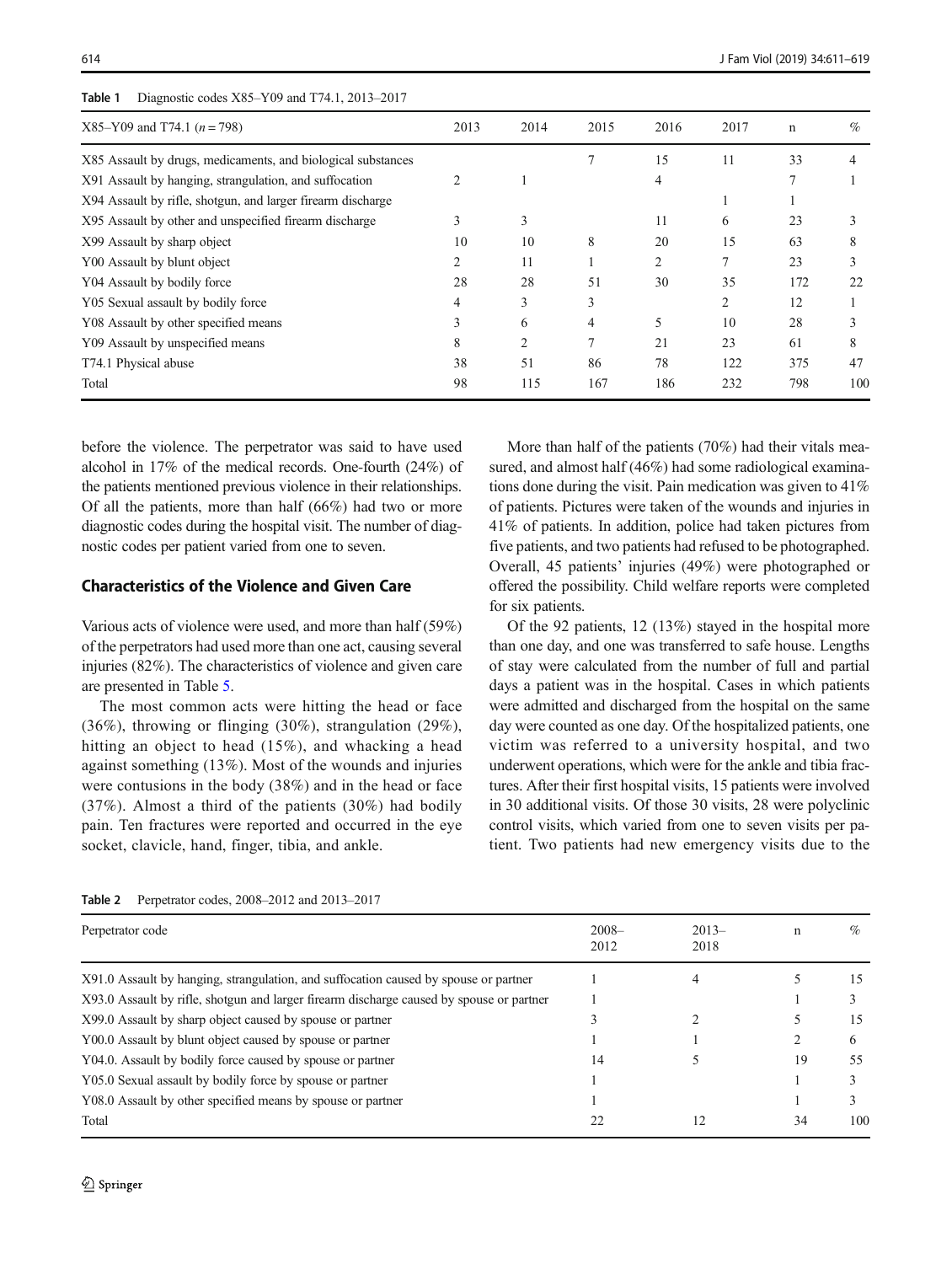<span id="page-4-0"></span>Table 3 Relationship of the perpetrator to the victim by T74.1 code, 2008–2012 and 2013–2017

| Perpetrator                  | $2008 -$<br>2012 | $2013-$<br>2017 | n   | %                             |
|------------------------------|------------------|-----------------|-----|-------------------------------|
| Spouse or partner            | 46               | 82              | 128 | 19                            |
| Ex-spouse or -partner        | 10               | 6               | 16  | $\mathfrak{D}_{\mathfrak{p}}$ |
| Acquaintance or friend       | 45               | 84              | 129 | 20                            |
| Person unknown to the victim | 123              | 91              | 214 | 33                            |
| Unspecified person           | 60               | 112             | 172 | 26                            |
| Total                        | 284              | 375             | 659 | 100                           |

previous wounds or injuries. The prescribed sick-leave time for all IPV patients combined was 10 months and 3 weeks.

# **Discussion**

Overall, 110 visits were partner- or spouse-related violence. However, the coding was insufficient, as only 12 visits

**Table 4** Characteristics of patients  $(n = 92)$ 

| Patient $(T74.1 + X85-Y09)$ |                       | n              | %              |
|-----------------------------|-----------------------|----------------|----------------|
| Gender                      | Men                   | 6              | 7              |
| Age                         | Women                 | 86             | 93             |
|                             | Under 30              | 38             | 41             |
|                             | 30 to 59              | 52             | 57             |
|                             | 60 or more            | 2              | 2              |
| Perpetrator                 | Husband/partner       | 38             | 41             |
|                             | Wife/partner          | $\overline{4}$ | $\overline{4}$ |
|                             | Boyfriend             | 40             | 44             |
|                             | Girlfriend            | 1              | 1              |
|                             | Ex-partner            | 9              | 10             |
| Location                    | Home                  | 30             | 33             |
|                             | Other place           | 9              | 10             |
|                             | Unspecified place     | 53             | 57             |
| Time of the hospital visit  | Daytime $(06-18)$     | 9              | 10             |
|                             | Evening/night (18-06) | 83             | 90             |
| Alcohol, patient            | Yes                   | 58             | 63             |
|                             | No (or not known)     | 34             | 37             |
| Alcohol, perpetrator        | Yes                   | 16             | 17             |
|                             | No (or not known)     | 76             | 83             |
| Length of hospital visit    | One day               | 80             | 87             |
|                             | Two days              | 7              | 8              |
|                             | Three days or more    | 5              | 5              |
| Number of diagnostic codes  | One                   | 31             | 34             |
|                             | Two                   | 26             | 28             |
|                             | Three or more         | 35             | 38             |
| Perpetrator code added      | Yes                   | 13             | 14             |
|                             | N <sub>0</sub>        | 79             | 86             |

(11%) were coded with a perpetrator code. The number of perpetrator codes decreased from the baseline study even though the general number of visits with assault and physical violence codes increased. The perpetrator codes underestimate the incidences of IPV because a significant number of visits were coded only with the essential codes of the injuries. Previous studies have proven that documentation and coding are insufficient in IPV cases (Btoush et al. [2009;](#page-6-0) Schafer et al. [2008](#page-7-0)). To improve the standard of assessment and documentation, health services should train staff and use a purpose-designed IPV intervention form containing risk assessment questions and a body map (Ritchie et al. [2013\)](#page-7-0).

Both men and women experienced violence, and violence was experienced in every age group. In the baseline study, most of the violence happened to those under 40 years old (57%). However, in this follow-up study, most of the violence happened to people 30 to 59 years old (57%). Female gender, young age, use of alcohol, and nighttime increased the risk of IPV, which is consisted with previous research (Schafer et al. [2008;](#page-7-0) Bonomi et al. [2009](#page-6-0); Btoush et al. [2008\)](#page-6-0). In comparison to other age groups, the proportion of victims above 60 or more requiring hospitalization was very small (two patients).

The rates of hospitalization were much higher in women than in men. Only six men reported IPV, and they were all over 30 years old. A previous study showed that men victims have lower rates of seeking help and that the age of these victims is usually 40 or older (Choi et al. [2015\)](#page-6-0). Furthermore, although men are more likely to initiate physical contact and use physical force, women have higher levels of physical and psychological aggression. Couples with IPV arrests have elevated levels of physical and psychological aggression in both partners compared to couples not involved in an arrest incident. (Capaldi et al. [2009.](#page-6-0)) The number of men victims may be lower because men tend to underreport and hide this kind of victimization, and also because their injuries are usually mild (Carmo et al. [2011;](#page-6-0) de Macedo Bernardino et al. [2016](#page-7-0)). Men victims may be reluctant to report violence for fear of being rejected, humiliated, and ridiculed by healthcare professionals (Barber [2008](#page-6-0); Kumar [2012\)](#page-7-0).

Of cases with specific information on the location of the assault, the victim's home was most common. In line with previous literature that has shown IPV victims are more likely to be assaulted at home (Yau et al. [2013](#page-8-0)), we found for both women and men, victims assaulted at home had an elevated risk of IPV. Violence was also experienced during pregnancy. According to Almeida et al. [\(2017\)](#page-6-0), violence during pregnancy is associated with greater odds of child physical maltreatment, which underscores the importance of screening pregnant women to prevent violence to young children at an early stage (Chan et al. [2012](#page-6-0)).

Consistent with other studies, the findings suggest that victims experience multiple superficial injuries and contusions, particularly located on the head and trunk, and present with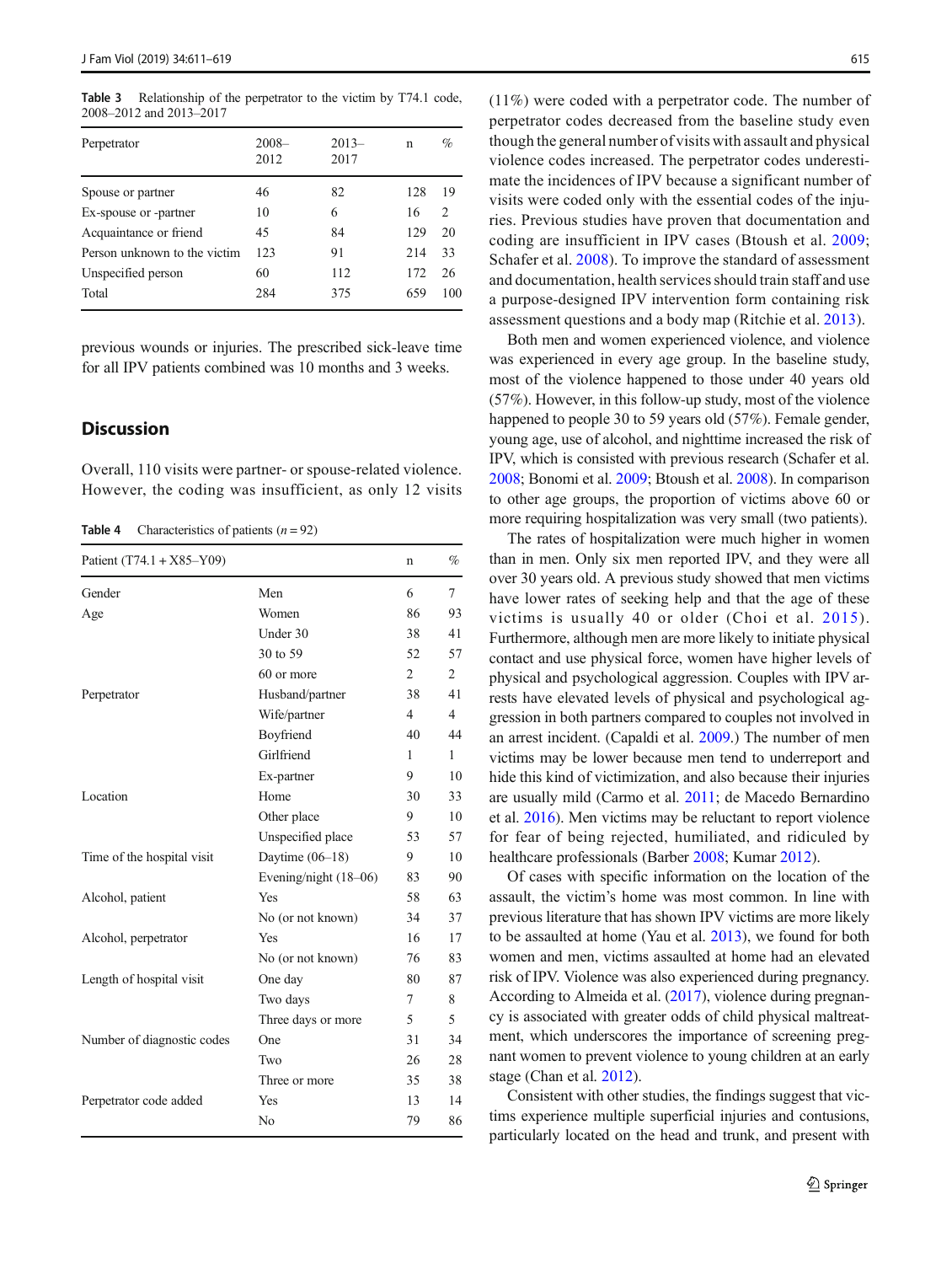<span id="page-5-0"></span>616 J Fam Viol (2019) 34:611–619

| Table 5 | Characteristics of violence, given care, and different examinations |  |  |  |  |
|---------|---------------------------------------------------------------------|--|--|--|--|
|---------|---------------------------------------------------------------------|--|--|--|--|

| Act of violence                 | $\mathbf n$    | Wound/injury                                      | $\mathbf n$                      | Given care and examinations          | $\mathbf n$    |
|---------------------------------|----------------|---------------------------------------------------|----------------------------------|--------------------------------------|----------------|
| Hit the head or face            | 33             | Contusions in the body                            | 35                               | Vitals                               | 64             |
| Threw or flinged                | 28             | Contusions in the head or face                    |                                  | Radiologic testing                   | 42             |
| Strangled                       | 27             | Bodily pain                                       | 34                               | Pain medication                      | 38             |
| Hit head with an object         | 14             | Headache                                          | 28                               | Photographing injuries               | 38             |
| Whacked head against something  |                | Headache                                          | 26                               | Mental aid/crisis intervention       | 15             |
|                                 | 12             | Bruises in the body                               | 23                               | Wound suturing                       | 15             |
| Tore hair                       | 9              | Swelling in the head or face                      | 21                               | Laboratory tests                     | 14             |
| Twisted or pressed a limb       | 9              | Bruises in the head or face                       | 17                               | Wound care                           | 12             |
| Kicked the body                 | 8              | Bump in the head                                  | 14                               | Splinting/plaster/binding            | 10             |
| Hit the body<br>Kicked the head | 8<br>6         | Fracture<br>Momentary                             | 10                               | Commotion tracking instructions      | 8              |
| Threatened verbally             | 6              | unconsciousness                                   | 9                                | Cold bag                             | 8              |
| Hit body with an object         | 5              | Swelling in the body                              | 8                                | Child welfare report                 | 6              |
| Stabbed                         | 5              | Visual symptoms                                   | 8                                | Wound care instructions              | 5              |
| Sat on                          | 4              | Nausea                                            | 7                                | Antibiotic                           | 5              |
| Bit                             | 3              | Bit                                               | 7                                | Operation                            | $\overline{c}$ |
| Pressed/Tore face               | 3              | Stabbing wound                                    | 6                                | Tetanus-vaccine                      | $\overline{c}$ |
| Insulted                        | $\overline{2}$ | Vomiting                                          | 5                                | Gynecological examination            | 2              |
| Held onto                       | $\overline{2}$ | <b>Dizziness</b>                                  | $\overline{4}$                   | Eyes flushing                        | $\mathbf{1}$   |
| Hit body with an object         | 1              | Nosebleed                                         | 3                                | Patient guidelines for violence      | $\mathbf{1}$   |
| Sexual violence                 | 1              | Bite wound                                        | $\overline{2}$                   |                                      |                |
| Threatened with a knife         | 1              | Bleeding from the ear<br>Broken or swinging tooth | $\overline{c}$<br>$\overline{2}$ | Plaster therapy patient instructions | $\mathbf{1}$   |
| Pressed hand to mouth and nose  | $\mathbf{1}$   | Molten eye or eyes                                | $\overline{2}$                   |                                      |                |
|                                 | $\mathbf{1}$   | Loss of hearing                                   | 1                                |                                      |                |
| Pepper sprayed face             |                | Limping                                           |                                  |                                      |                |
|                                 |                | Nail traces in the body                           |                                  |                                      |                |
|                                 |                | Broken hair                                       |                                  |                                      |                |
|                                 |                | Brain injury                                      |                                  |                                      |                |
|                                 |                | Hematoma in the eye                               |                                  |                                      |                |
|                                 |                | Gynecological bleeding                            | 1                                |                                      |                |
|                                 |                | Bleeding from the mouth                           | 1                                |                                      |                |
|                                 |                | Hard to open mouth                                | $\mathbf{1}$                     |                                      |                |
|                                 |                | Humming in ears                                   | $\mathbf{1}$                     |                                      |                |
| Total                           | 189            |                                                   | 283                              |                                      | 289            |

bodily pain (Danielle et al. [2015](#page-7-0); Perciaccante et al. [2010](#page-7-0); Yau et al. [2013\)](#page-8-0). Both physical and psychological violence can be lethal. Most of the IPV victims subjected to any kind of physical violence feel that their lives are in danger during the abuse. Moreover, during psychological violence, victims that feel their lives are in danger are threatened verbally to be killed. (Vatnar and Bjørkl [2013.](#page-8-0))

The majority of patients received radiologic testing, wound care, and pain medications, as in a previous study (Btoush et al. [2009](#page-6-0)). Most of the injury photographs were taken by nurses, but some were taken by police. However, photographs were not always taken, and the patient guidelines for violence were distributed to only one patient. According to Deutsch et al. [\(2017\)](#page-7-0), victims are rarely asked about injuries unless they are immediately visible. Photographs are important for all victims seeking legal remedy. The hospitalization of IPV victims hospital was costly to society because of the several diagnoses, hospital admissions, follow-ups, and sick-leave involved. Most of the patients stayed in the hospital for one to three days and were then discharged with follow-ups, like in a previous study (Chan et al. [2013](#page-6-0)).

## Methodological Considerations

This study has several limitations. First, the participants represented patients only from a single-district, central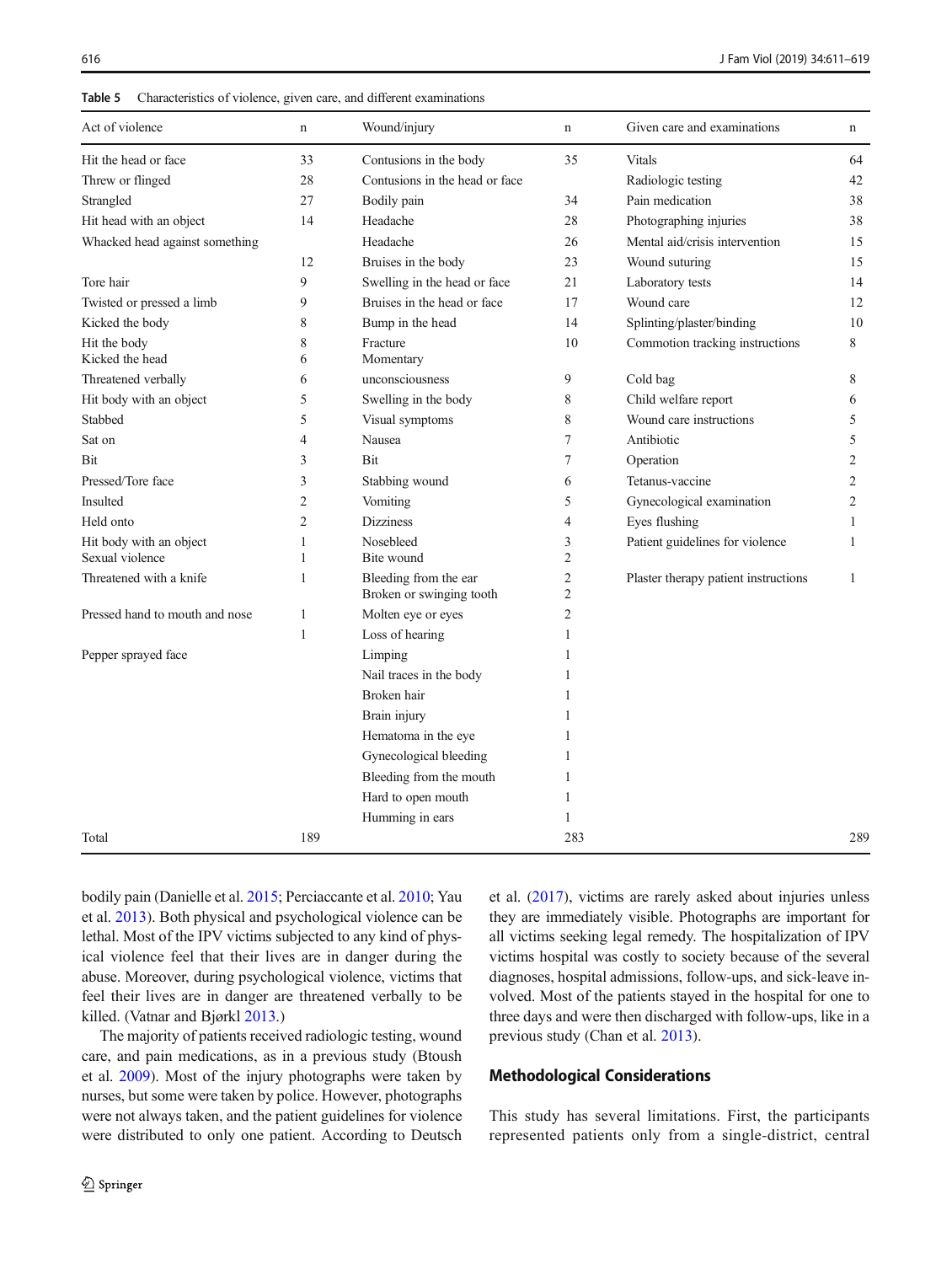<span id="page-6-0"></span>hospital in Finland, which is a relatively small study sample  $(N = 798)$ . Second, the lack of IPV identification, documentation, and proper coding were the major limitations of this study. Third, violence is still a very sensitive issue, and the results can be affected by denial. Some patients may state a false reason for their injuries (such as an accident instead of violence).

## Conclusion

This results of this study suggest a great need for health services to improve documentation and coding of IPV. The poor use of perpetrator codes underestimates the incidences of violence and minimizes their usefulness for surveillance. Various patients in different healthcare settings can have an IPV background. A lack of general preparedness to identify and care for victims can lead to many patients not receiving appropriate care and treatment. Multidisciplinary collaboration between health, legal, and social service professionals is needed to provide comprehensive care.

The perpetrator codes are not used enough even though they strengthen the completeness of perpetrator documentation. Health professionals' knowledge and awareness are crucial in the identification and documentation of IPV. There is a need to implement guidelines and screening tools to enhance identification, documentation, and victim care. More research is needed to determine effective methods to improve identification, documentation, and proper coding of victims.

The following recommendations for supporting providers in improving documentation can be drawn from the results of this study:

- 1. Careful documentation of IPV and especially the use of proper perpetrator codes improves the visibility of the problem and its impact on the victims, families and health services.
- 2. The identification of IPV requires careful negotiation of the prerequisites and courage to ask and suspect the possibility of violence.
- 3. With the identified IPV and close multidisciplinary collaboration, violence reduction and injury prevention can be significantly improved.

Acknowledgements The authors are grateful for the hospital district's cooperation.

Author Contributions All authors contributed to the study concept and design. SK and JR contributed in the data collection, and SK in the analysis and the drafting of the manuscript. EP, TL, JR, and HP provided critical revision of the manuscript. All authors read and approved the final manuscript.

Open Access This article is distributed under the terms of the Creative Commons Attribution 4.0 International License (http:// creativecommons.org/licenses/by/4.0/), which permits unrestricted use, distribution, and reproduction in any medium, provided you give appropriate credit to the original author(s) and the source, provide a link to the Creative Commons license, and indicate if changes were made.

## References

- Almeida, F., Coutinho, E., Duarte, J., Chaves, C., Nelas, P., Amaral, O., & Parreira, V. (2017). Domestic violence in pregnancy: Prevalence and characteristics of the pregnant woman. Journal of Clinical Nursing, 26, 2417–2425. <https://doi.org/10.1111/jocn.13756>.
- Ambuel, B., Hamberger, K., Guse, C., Melzer-lange, M., Phelan, M., & Kistner, A. (2013). Healthcare can change from within: Sustained improvement in the healthcare response to intimate partner violence. Journal of Family Violence, 28(8), 833–847. [https://doi.org/10.](https://doi.org/10.1007/s10896-013-9550-9) [1007/s10896-013-9550-9.](https://doi.org/10.1007/s10896-013-9550-9)
- Barber, C. F. (2008). Domestic violence against men. Nursing Standard, 22(51), 3–39.
- Ben Natan, M., Ben Ari, G., Bader, T., & Hallak, M. (2012). Universal screening for domestic violence in a department of obstetrics and gynecology: A patient and carer perspective. International Nursing Review, 59(1), 108–114.
- Bonomi, A., Anderson, M., Reid, R., Rivara, F., Carrel, D., & Thompson, R. (2009). Medical and psychosocial diagnoses in women with a history of intimate partner violence. Archives of Internal Medicine, 169, 1692–1697. <https://doi.org/10.1001/archinternmed.2009.292>.
- Bradbury-Jones, C., Taylor, J., Kroll, T., & Duncan, F. (2014). Domestic abuse awareness and recognition among primary healthcare professionals and abused women: A qualitative investigation. Journal of Clinical Nursing, 23(21–22), 3057–3068. [https://doi.org/10.1111/](https://doi.org/10.1111/jocn.12534) [jocn.12534.](https://doi.org/10.1111/jocn.12534)
- Breiding, M. J., Basile, K. C., Smith, S. G., Black, M. C., & Mahendra, R. R. (2015). Intimate partner violence surveillance: Uniform definitions and recommended data [PDF]. Retrieved from [https://www.](https://www.cdc.gov/violenceprevention/pdf/ipv/intimatepartnerviolence.pdf) [cdc.gov/violenceprevention/pdf/ipv/intimatepartnerviolence.pdf](https://www.cdc.gov/violenceprevention/pdf/ipv/intimatepartnerviolence.pdf). Accessed 17 Feb 2018.
- Btoush, R., Campbell, J., & Gebbie, K. (2008). Visits coded as intimate partner violence in emergency departments: Characteristics of the individuals and the system as reported in a national survey of emergency departments. Journal of Emergency Nursing, 34, 419–427. <https://doi.org/10.1016/j.jen.2007.10.015>.
- Btoush, R., Campbell, J., & Gebbie, K. (2009). Care provided in visits coded for intimate partner violence in a national survey of emergency departments. Women's Health Issues, 19, 253-262. [https://doi.](https://doi.org/10.1016/j.whi.2009.03.004) [org/10.1016/j.whi.2009.03.004.](https://doi.org/10.1016/j.whi.2009.03.004)
- Capaldi, D. M., Shortt, J. W., Kim, H. K., Wilson, J., Crosby, L., & Tucci, S. (2009). Official incidents of domestic violence: Types, injury, and associations with nonofficial couple aggression. Violence and Victims, 24(4), 502–519. <https://doi.org/10.1891/0886-6708.24.4.502>.
- Carmo, R., Grams, A., & Magalhães, T. (2011). Men as victims of intimate partner violence. Journal of Forensic and Legal Medicine, 18, 355–359. [https://doi.org/10.1016/j.jflm.2011.07.006.](https://doi.org/10.1016/j.jflm.2011.07.006)
- Chan, K., Brownridge, D., Fong, D., Tiwari, A., Leung, W., & Ho, P. (2012). Violence against pregnant women can increase the risk of child abuse: A longitudinal study. Child Abuse & Neglect, 36, 275– 284. [https://doi.org/10.1016/j.chiabu.2011.12.003.](https://doi.org/10.1016/j.chiabu.2011.12.003)
- Chan, K., Choi, W., Fong, D., Chow, C., Leung, M., & Ip, P. (2013). Characteristics of family violence victims presenting to emergency departments in Hong Kong. The Journal of Emergency Medicine, 44(1), 249–258. <https://doi.org/10.1016/j.jemermed.2012.01.061>.
- Choi, A., Wong, J., Kam, C.-W., Lau, C.-L., Wong, J., & Lo, R. (2015). Injury patterns and help-seeking behavior in Hong Kong male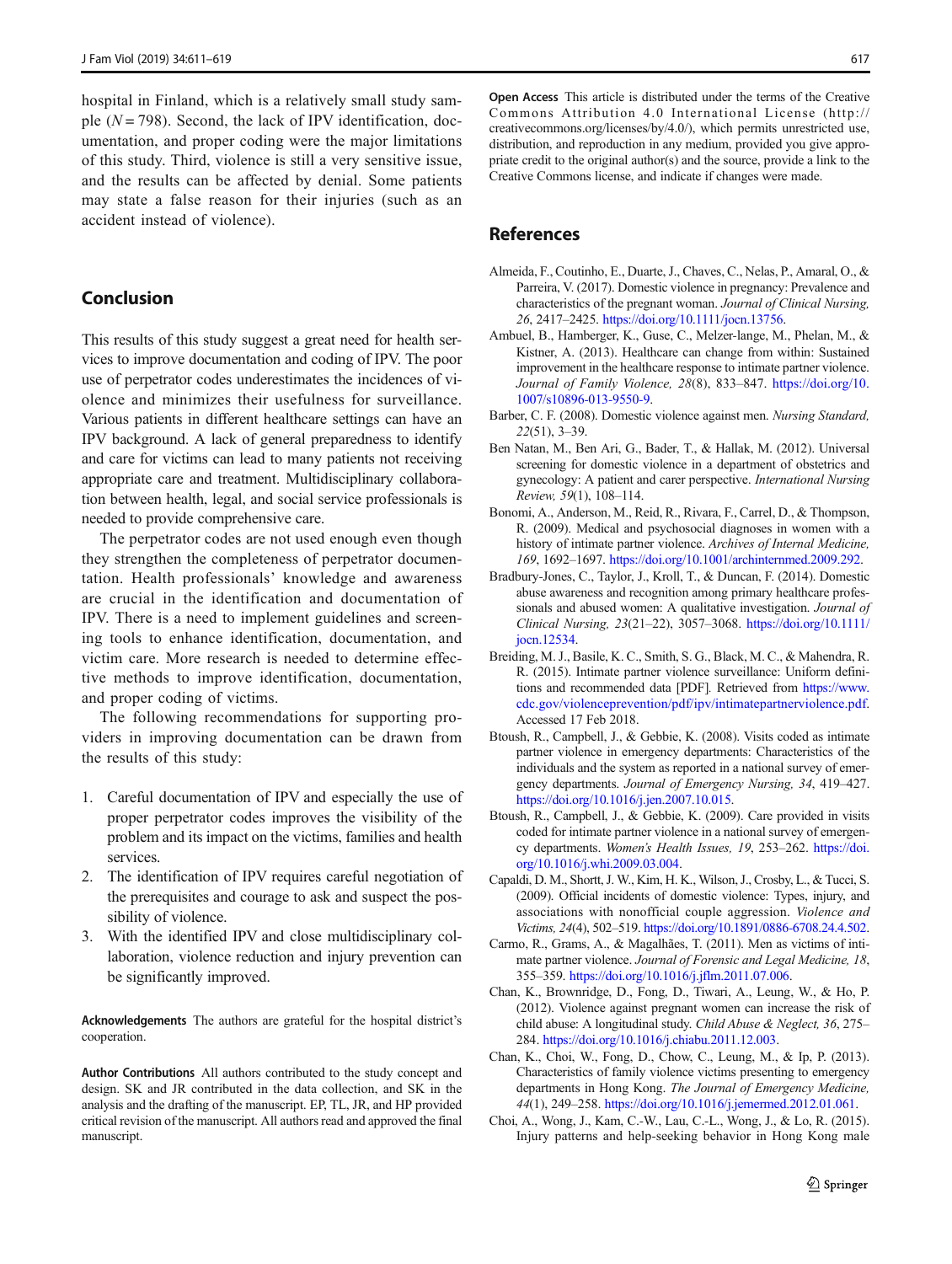<span id="page-7-0"></span>intimate partner violence victims. The Journal of Emergency Medicine, 49(2), 217–226. [https://doi.org/10.1016/j.jemermed.](https://doi.org/10.1016/j.jemermed.2015.03.007) [2015.03.007](https://doi.org/10.1016/j.jemermed.2015.03.007).

- Costa, B., Kaestle, C., Walker, A., Curtis, A., Day, A., Toumbourou, J., & Miller, P. (2015). Longitudinal predictors of domestic violence perpetration and victimization: A systematic review. Aggression and Violent Behavior, 24, 261–272. [https://doi.org/](https://doi.org/10.1016/j.avb.2015.06.001) [10.1016/j.avb.2015.06.001](https://doi.org/10.1016/j.avb.2015.06.001).
- Curca, G. C., Dermengiu, D., & Hostiuc, S. (2012). Patterns of injuries in domestic violence in a Romanian population. Journal of Interpersonal Violence, 27(14), 2889–2902. [https://doi.org/10.](https://doi.org/10.1177/0886260512438278) [1177/0886260512438278.](https://doi.org/10.1177/0886260512438278)
- Danielle, M., Larrabee, H., & Davis, S. (2015). United States emergency department visits coded for intimate partner violence. The Journal of Emergency Medicine, 48(1), 94–100. [https://doi.org/10.1016/j.](https://doi.org/10.1016/j.jemermed.2014.07.053) [jemermed.2014.07.053.](https://doi.org/10.1016/j.jemermed.2014.07.053)
- de Macedo Bernardino, Í., Barbosa, K. G. N., da Nóbrega, L. M., Cavalcante, G. M. S., de Castro Martins, R., & d'Avila, S. (2016). Profile of men who are victims of physical violence by an intimate partner. Journal of Family Violence, 31, 617-624. [https://doi.org/10.](https://doi.org/10.1007/s10896-016-9815-1) [1007/s10896-016-9815-1.](https://doi.org/10.1007/s10896-016-9815-1)
- de Macedo Bernardino, Í., Santos, L. M., Ferreira, A. V. P., de Almeida Lima, T. L. M., da Nóbrega, L. M., & d'Avila, S. (2018). Intimate partner violence against women, circumstances of aggressions and oral-maxillofacial traumas: A medical-legal and forensic approach. Legal Medicine, 31, 1–6. [https://doi.org/](https://doi.org/10.1016/j.legalmed.2017.12.001) [10.1016/j.legalmed.2017.12.001](https://doi.org/10.1016/j.legalmed.2017.12.001).
- Deutsch, L., Resch, K., Barber, T., Zuckerman, Y., Thompson, J., & Cerulli, C. (2017). Bruise documentation, race and barriers to seeking legal relief for intimate partner violence survivors: A retrospective qualitative study. Journal of Family Violence, 32, 767–773. [https://doi.org/10.1007/s10896-017-9917-4.](https://doi.org/10.1007/s10896-017-9917-4)
- Ellonen, N., Piispa, M., Peltonen, K., & Oranen, M. (2013). Exposure to parental violence and outcomes of child psychosocial adjustment. Violence and Victims, 28(1), 3–15. [https://doi.org/10.1891/0886-](https://doi.org/10.1891/0886-6708.28.1.3) [6708.28.1.3](https://doi.org/10.1891/0886-6708.28.1.3).
- Elo, S., & Kyngäs, H. (2008). The qualitative content analysis process. Journal of Advanced Nursing, 62(1), 107–115. [https://doi.org/10.](https://doi.org/10.1111/j.1365-2648.2007.04569.x) [1111/j.1365-2648.2007.04569.x](https://doi.org/10.1111/j.1365-2648.2007.04569.x).
- García-Moreno, C., Jansen, H.A., Ellsberg, M., Heise, L., & Watts, C. (2005) WHO multi-country study on women's health and domestic violence against women. Initial results on prevalence, health outcomes and women's responses. World Health Organization. Retrieved February 10, 2018, from [http://www.who.int/](http://www.who.int/reproductivehealth/publications/violence/24159358X/en/) [reproductivehealth/publications/violence/24159358X/en/.](http://www.who.int/reproductivehealth/publications/violence/24159358X/en/) Accessed 10 Feb 2018.
- Kivelä, S., Leppäkoski, T., Kälvinmäki, J., Ruohoniemi, J., Puolijoki, H., & Paavilainen, E. (2016). How intimate partner violence appears in healthcare. Journal of Social Medicine, 53, 98–107.
- Kivelä, S., Leppäkoski, T., Helminen, M., & Paavilainen, E. (2018). A cross-sectional descriptive study of the family functioning, health and social support of hospital patients with family violence backgrounds. Scandinavian Journal of Caring Sciences, 32(3), 1083– 1092. [https://doi.org/10.1111/scs.12554.](https://doi.org/10.1111/scs.12554)
- Koistinen, I., & Holma, J. (2015). Finnish health care professionals' views of patients who experience family violence. SAGE Open, 5(1), 215824401557039. [https://doi.org/10.1177/2158244015570392.](https://doi.org/10.1177/2158244015570392)
- Krug, E. G., Dahlberg, L. L., Mercy, J. A., Zwi, A. B., & Lozano, R. (2002). World report on violence and health [PDF]. Retrieved from [http://apps.who.int/iris/bitstream/10665/42495/](http://apps.who.int/iris/bitstream/10665/42495/1/9241545615_eng.pdf) [1/9241545615\\_eng.pdf.](http://apps.who.int/iris/bitstream/10665/42495/1/9241545615_eng.pdf)
- Kumar, A. (2012). Domestic violence against men in India: A perspective. Journal of Human Behavior in the Social Environment, 22(3), 290–296. <https://doi.org/10.1080/10911359.2012.655988>.
- Leppäkoski, T., Åstedt-Kurki, P., & Paavilainen, E. (2010). Identification of women exposed to acute physical intimate partner violence in an

 $\hat{Z}$  Springer

emergency department setting in Finland. Scandinavian Journal of Caring Sciences, 24(4), 638–647. [https://doi.org/10.1111/j.1471-](https://doi.org/10.1111/j.1471-6712.2009.00754.x) [6712.2009.00754.x](https://doi.org/10.1111/j.1471-6712.2009.00754.x).

- Leppäkoski, T., Flinck, A., & Paavilainen, E. (2014). Assessing and enhancing health care providers' response to domestic violence. Nursing Research and Practice., 2014, 1–8. [https://doi.org/10.](https://doi.org/10.1155/2014/759682) [1155/2014/759682](https://doi.org/10.1155/2014/759682).
- Leppäkoski, T., Flinck, A., & Paavilainen, E. (2015). Greater commitment to the domestic violence training is required. Journal of Interprofessional Care, 29(3), 281–283. [https://doi.org/10.3109/](https://doi.org/10.3109/13561820.2014.955913) [13561820.2014.955913.](https://doi.org/10.3109/13561820.2014.955913)
- Linnarsson, J. R., Benzein, E., Årestedt, K., & Erlingsson, C. (2013). Preparedness to care for victims of violence and their families in emergency departments. Emergency Medicine Journal, 30, 198– 201. <https://doi.org/10.1136/emermed-2012-201127>.
- Matteoli, M., Piacentino, D., Kotzalidis, G. D., Serata, D., Rapinesi, C., Angeletti, G., Rossi, M., David, V., & De Dominicis, C. (2016). The clinical and radiological examination of acute intimate partner violence injuries: A retrospective analysis of an Italian cohort of women. Violence and Victims, (1), 31, 85–102. [https://doi.org/10.1891/](https://doi.org/10.1891/0886-6708.VV-D-14-00107) [0886-6708.VV-D-14-00107.](https://doi.org/10.1891/0886-6708.VV-D-14-00107)
- McCauley, M., Head, J., Lambert, J., Zafar, S., & van den Broek, N. (2017). Keeping family matters behind closed doors: Healthcare providers' perceptions and experiences of identifying and managing domestic violence during and after pregnancy. BMC Pregnancy and Childbirth, 17, 318. <https://doi.org/10.1186/s12884-017-1520-4>.
- National Institute for Health and Welfare. (2011). Tautiluokitus ICD-10: Klassifikation av sjukdomar [Third edition of the Finnish version of the International Statistical Classification of Diseases and Related Health Problems] [PDF]. Retrieved from [https://thl.fi/documents/](https://thl.fi/documents/10531/1449887/ICD-10.pdf/8091c7cc-fda6-4e86-8ef9-7790d8d6a1a2) [10531/1449887/ICD-10.pdf/8091c7cc-fda6-4e86-8ef9-](https://thl.fi/documents/10531/1449887/ICD-10.pdf/8091c7cc-fda6-4e86-8ef9-7790d8d6a1a2) [7790d8d6a1a2.](https://thl.fi/documents/10531/1449887/ICD-10.pdf/8091c7cc-fda6-4e86-8ef9-7790d8d6a1a2) Accessed 16 Oct 2018.
- Nittis, M., Hughes, R., Gray, C., & Ashton, M. (2013). Domestic violence documentation project 2012. Journal of Forensic and Legal Medicine, 20(6), 683–689. [https://doi.org/10.1016/j.jflm.](https://doi.org/10.1016/j.jflm.2013.04.002) [2013.04.002.](https://doi.org/10.1016/j.jflm.2013.04.002)
- Perciaccante, V., Carey, J., Susarla, S., & Dodson, T. (2010). Markers for intimate partner violence in the emergency department setting. Journal of Oral and Maxillofacial Surgery, 68, 1219-1224. [https://](https://doi.org/10.1016/j.joms.2010.02.010) [doi.org/10.1016/j.joms.2010.02.010](https://doi.org/10.1016/j.joms.2010.02.010).
- Reid, R., Bonomi, A., Rivara, F., Anderson, M., Fishman, P., Carrell, D., & Thompson, R. (2008). Intimate partner violence among men: Prevalence, chronicity, and health effects. The American Journal of Preventive Medicine, 34(6), 478–485. [https://doi.org/10.1016/j.](https://doi.org/10.1016/j.amepre.2008.01.029) [amepre.2008.01.029](https://doi.org/10.1016/j.amepre.2008.01.029).
- Ritchie, M., Nelson, K., Wills, R., & Jones, L. (2013). Does training and documentation improve emergency department assessments of domestic violence victims? Journal of Family Violence, 28, 471–477. [https://doi.org/10.1007/s10896-013-9514-0.](https://doi.org/10.1007/s10896-013-9514-0)
- Ruddle, A., Pina, A., & Vasquez, E. (2017). Domestic violence offending behaviors: A review of the literature examining childhood exposure, implicit theories, trait aggression and anger rumination as predictive factors. Aggression and Violent Behavior, 34, 154-165. [https://doi.](https://doi.org/10.1016/j.avb.2017.01.016) [org/10.1016/j.avb.2017.01.016](https://doi.org/10.1016/j.avb.2017.01.016).
- Schafer, S., Drach, L., Hedberg, K., & Kohn, M. (2008). Using diagnostic codes to screen for intimate partner violence in Oregon emergency departments and hospitals. Public Health Reports, 123(5), 628–635. <https://doi.org/10.1177/003335490812300513>.
- Tays. (2017). Ethical guidelines of the ethics Committee of the Tampere region. Retrieved November 30, 2017, from [https://www.tays.fi/fi-](https://www.tays.fi/fi-FI/Tutkimus_ja_opetus/Tutkimus/Eettinen_toimikunta/Toimintaohje/Eettisen_toimikunnan_toimintaohje(50365))[FI/Tutkimus\\_ja\\_opetus/Tutkimus/Eettinen\\_toimikunta/](https://www.tays.fi/fi-FI/Tutkimus_ja_opetus/Tutkimus/Eettinen_toimikunta/Toimintaohje/Eettisen_toimikunnan_toimintaohje(50365)) [Toimintaohje/Eettisen\\_toimikunnan\\_toimintaohje\(50365\)](https://www.tays.fi/fi-FI/Tutkimus_ja_opetus/Tutkimus/Eettinen_toimikunta/Toimintaohje/Eettisen_toimikunnan_toimintaohje(50365)). Accessed 30 Nov 2017.
- The Ministry of Social Affairs and Health. (2012). Potilasasiakirjojen laatiminen ja käsittely. Opas terveydenhuollolle [drawing up and handling of patient documents: Guide for health care professionals]